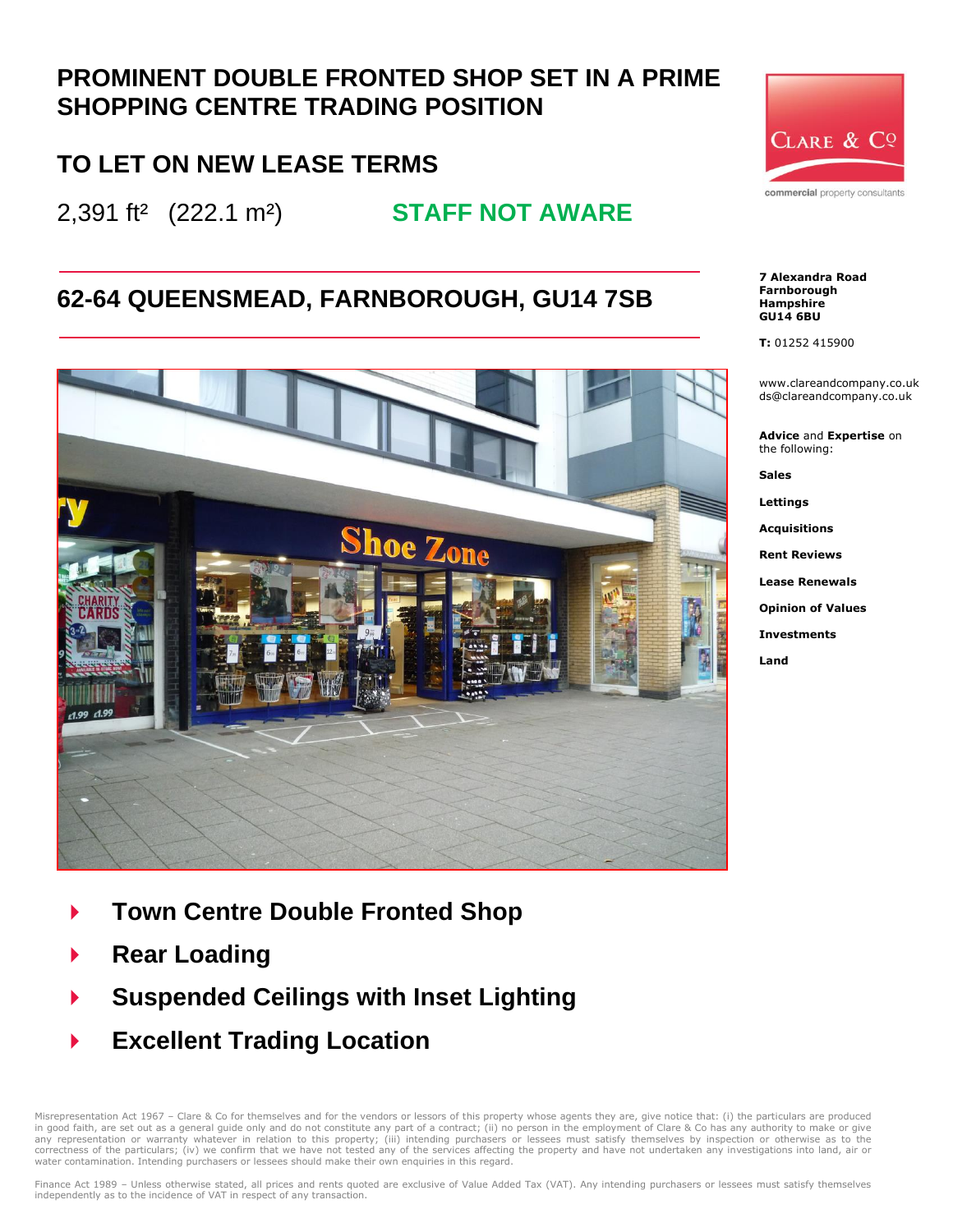

### **LOCATION**

The premises are located within the busy pedestrianised shopping centre within Farnborough known as Queensmead, surrounding occupiers include Poundland, Ryman Stationer, Clarks Shoes, Greggs Baker, Boots Opticians, New Look, Card Factory, Starbucks etc.



### **DESCRIPTION**

The shop is a double fronted unit ready for trading and includes suspended ceilings with inset lighting, rear loading.

### **SCHEDULE OF AREAS**

| Main Retail Area | 2,391 ft <sup>2</sup> | $221.1 \text{ m}^2$ |
|------------------|-----------------------|---------------------|
| Internal Width   | $29.5$ ft             | $9 \text{ m}^2$     |